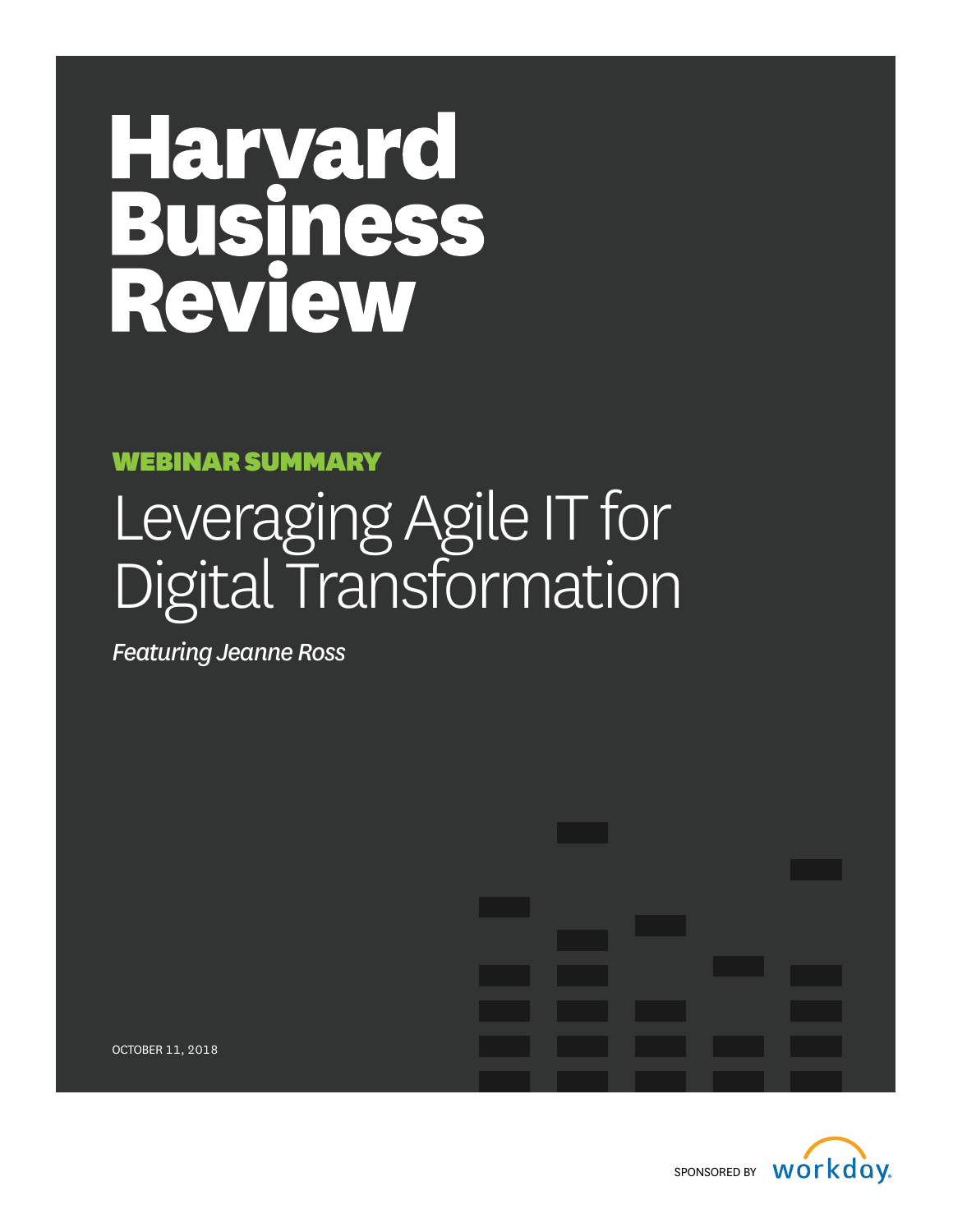# **Leveraging Agile IT for Digital Transformation**

#### **PRESENTER:**

Jeanne Ross, Principal Research Scientist, Center for Information Systems Research (CISR), MIT Sloan School of Management

#### **MODERATOR:**

Angelia Herrin, Editor, Special Projects and Research, *Harvard Business Review*

# Overview

As companies pursue digital strategies, they often struggle with execution. This is because multiple organizational elements must be synchronized to deliver integrated solutions. Aligning business leaders and IT is challenging, especially when speed is required.

To keep pace, CIOs must develop a strong IT operational backbone. They must also work with the lines of business to create roadmaps based on strategic priorities, cost/benefit analyses, and agile methodologies. Agile development techniques are a proven way to quickly experiment, iterate, and scale, promising digital solutions that can help businesses thrive.

# Context

Jeanne Ross discussed why many companies often fail to achieve business agility, despite investing significant resources in IT projects. She described how demand-shaping tools and agile methodologies can transform the way organizations execute their digital strategies.

# Key Takeaways

### **Most conversations between IT and business leaders don't focus on business agility.**

Business unit leaders usually go to the IT department, say they need a particular technology, ask IT to implement it, and then walk away. Meanwhile, IT wants more information about priorities and requirements. Both parties have important demands, but are not on the same page.

The traditional approach to IT investment follows a funnel approach. The organization:

• Develops several business cases that justify the investment in various IT projects.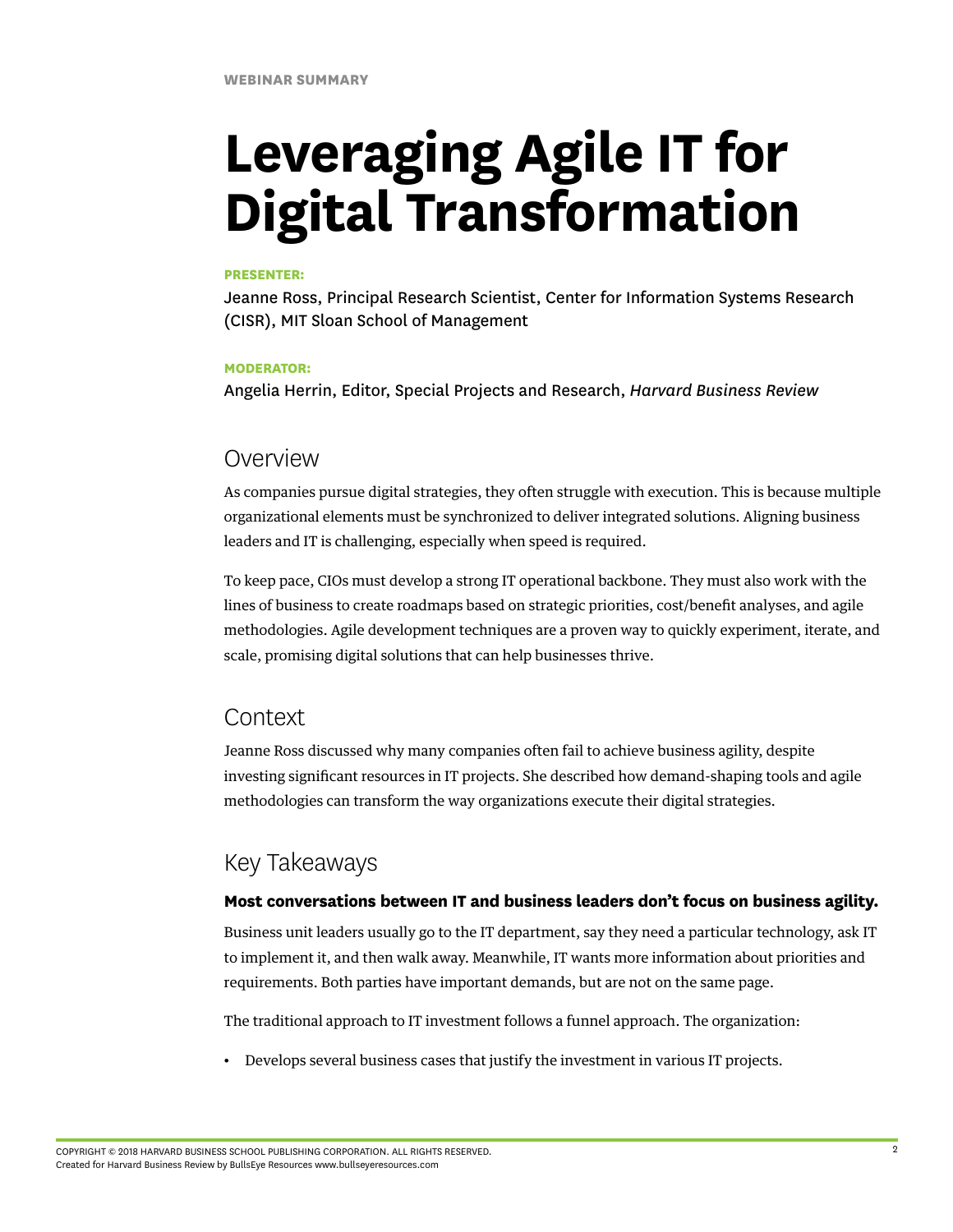- Prioritizes business cases based on criteria such as the highest or fastest return on investment, or sponsors with the greatest political power.
- Selects projects for the company portfolio.

The projects ultimately funded usually ignore the dependencies that naturally occur throughout the company. As a result, traditional IT investments create siloed systems. As teams realize that greater integration is needed to support business agility, they undertake haphazard efforts to connect systems.

"Companies operate in a different world today. Agility is the key to successfully adapting and responding to market demands."

—Jeanne Ross

# **Although the path to business agility requires an IT operational backbone, many companies struggle to realize this goal.**

Rather than siloed systems connected with a tangle of integrations, organizations need an IT operational backbone that supports all business units.

In the 1990s, companies believed that ERP systems would create this backbone. In many cases, however, ERP implementations failed to deliver. One contributing factor was that employees didn't change their behaviors. Data and systems alone can't create an IT operational backbone.



*FIGURE 1: IT OPERATIONAL BACKBONE*

August 2016 research by MIT CISR found that only 28% of established companies have an IT operational backbone. This percentage has remained constant for 11 years. Although companies want to become digital, they struggle until they master the basics. Creating an IT operational backbone is "table stakes" for a digital transformation.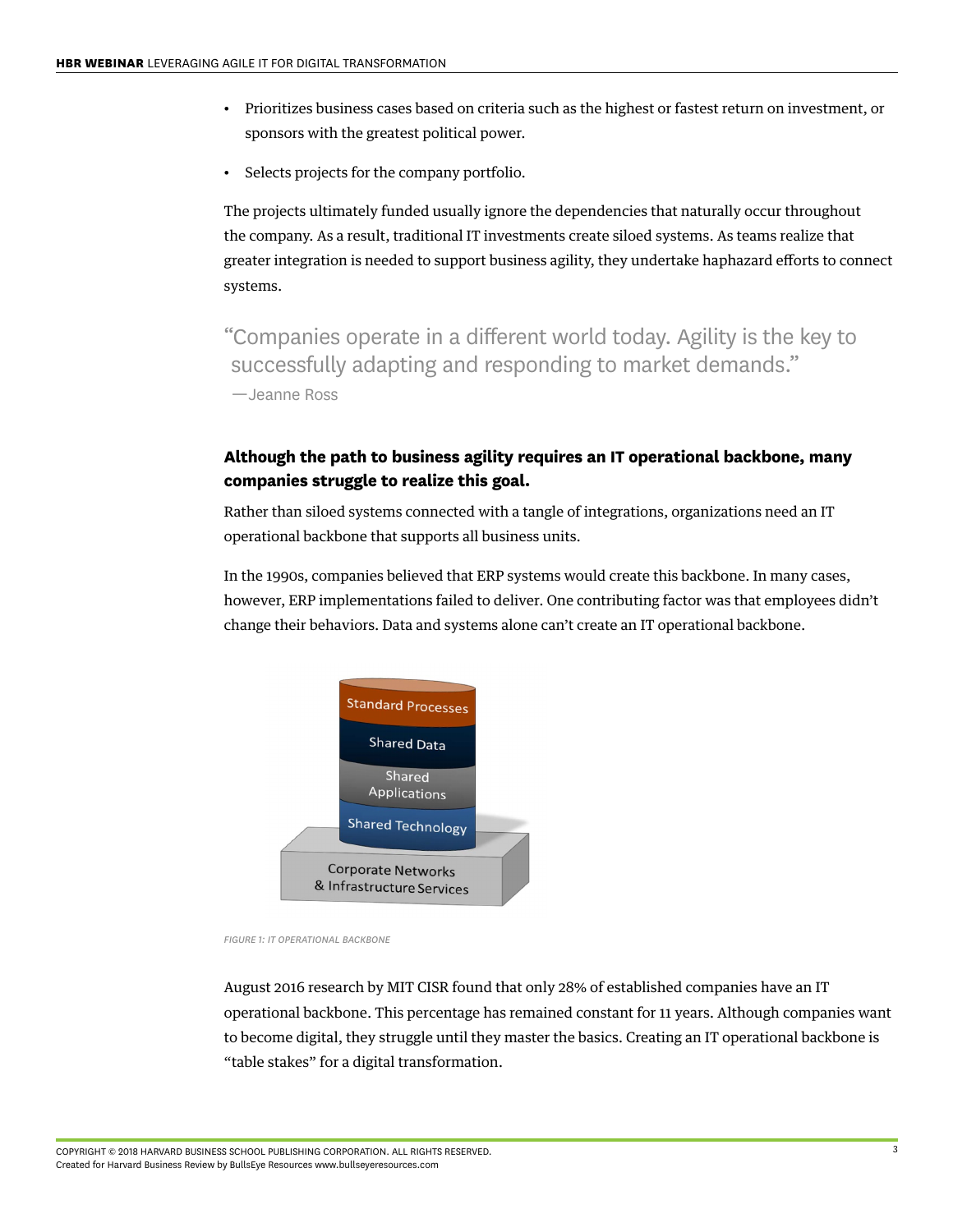#### **Demand-shaping tools can enhance the dialogue between IT and business units.**

Rather than simply "taking orders" from business units, some CIOs are trying to "shape the demand" for IT projects. Six tools IT leaders can use to guide the conversation with business units are:

- 1. **Roadmaps.** By discussing what business units want to achieve in the future, IT teams can look beyond the immediate demands and create a bigger-picture, digital "roadmap." Roadmaps enable IT to build capabilities that will support the IT operational backbone, rather than siloed systems.
- 2. **Value tracking.** Although digital roadmaps are helpful, organizations don't want to wait years to derive value from IT investments. The goal of value tracking is to find short-term evidence that IT investments generate value. IT teams must be empowered to identify who will use an IT capability and then track usage over time to determine ROI. Examples of value-tracking metrics might include increases in website traffic or reductions in customer service call times.
- 3. **Business relationship management.** The IT function isn't simply about developing technologies. IT teams must also strive to understand what the business needs to accomplish and discuss how technology can help achieve those goals.
- 4. **Strategic program management.** IT projects must support the company's strategic priorities. At USAA, for example, teams evaluate whether IT projects support the company's strategic pillars. If the answer is "no," the project is cancelled.
- 5. **Transparent costs.** Measuring costs is easier than measuring value. A best practice is for IT teams to quantify the costs of running and maintaining technology systems. This information will help business teams decide if the project benefits outweigh the costs.
- 6. **Agile methodologies.** These allow teams to take a rough idea, develop a minimum viable product, and see if it is successful. If the result is well received, the team can iterate and enrich it.

### **Success with agile methodologies requires a balance between autonomy and alignment.**

Agile methodologies are well suited for digital offerings. Agile works well for these projects because they are usually small ideas that are enriched over time, such as an app to onboard customers. With agile development, an empowered team owns a component which they build out over time.

Agile teams work best when the following elements are in place:

- 1. Clarity about each team's mission
- 2. Articulated architectural standards
- 3. Open knowledge sharing between teams

Although agile development can be used for IT operational backbones, it is better suited to experimentation and fast iteration on small projects.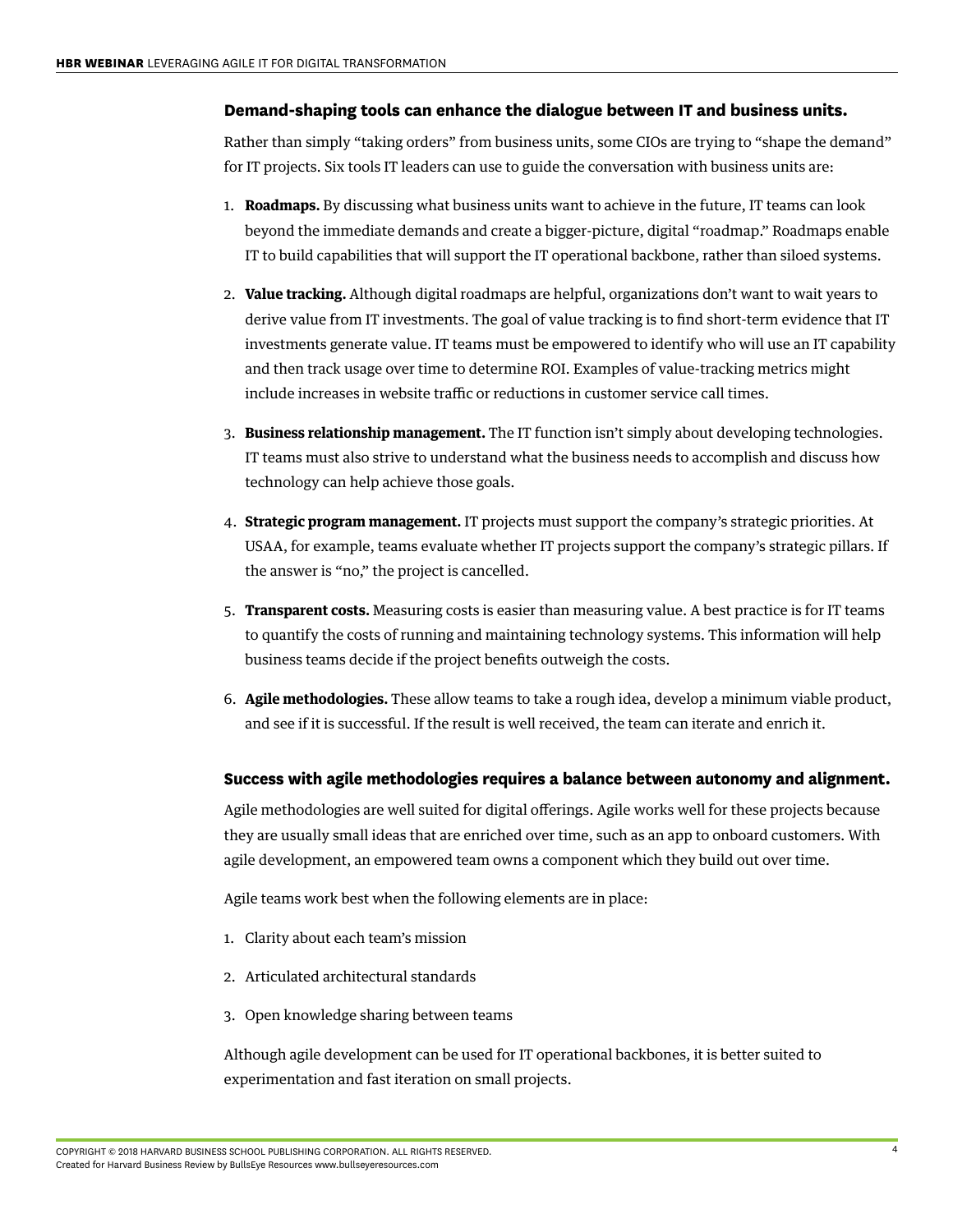# **Effective agile development uses small teams to experiment and rapidly deliver usercentered solutions.**

When done right, agile has seven characteristics:

- 1. **Ownership of living assets.** The components that agile teams work on are living assets. The product owner has a responsibility to act as a "mini-CEO," determining how to grow the component and improve it over time.
- 2. **Small cross-functional teams.** Agile teams working on digital components must include experts from across the organization. These individuals can identify the potential impact of improvements to the component.
- 3. **Minimum viable product.** As agile teams experiment with new ideas, they begin by delivering the minimum viable product. If this is well received, the team continues with additional work. If the minimum viable product is poorly received, work stops and IT resources can be redeployed.
- 4. **User-centered design.** Customers today expect their interactions with companies to be exceptional, especially when it comes to digital experiences like mobile apps. Technology now enables companies to tailor and differentiate the user experience for different customers.
- 5. **Customer engagement.** Teams have an opportunity to engage with customers on co-innovation initiatives. This type of collaboration leads to better user experiences.
- 6. **DevOps.** An IT infrastructure must be created which allows agile teams to test their work immediately in an environment that is separate from live code and from other projects that are under development. A DevOps system enables teams to go live with their code whenever they are ready.
- 7. **Test and learn culture.** Agile teams learn as they go. Information from prior work informs future iterations.

"It's important to remember that innovation and efficiency can be in conflict. Focusing exclusively on cost reduction may lead companies to miss opportunities presented by digital technologies. If the overarching company goal is to reduce costs, experimentation will stop."

—Jeanne Ross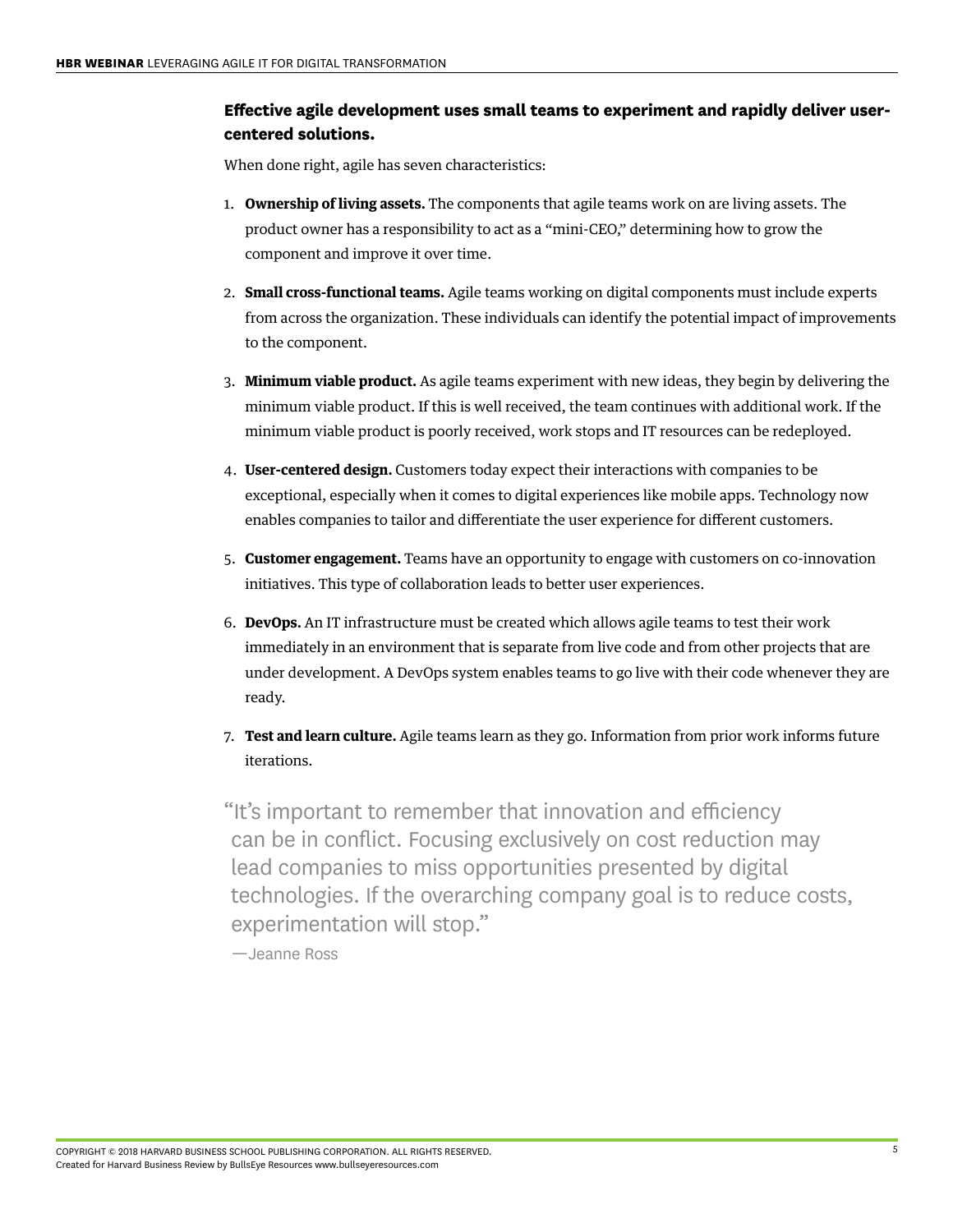

**Jeanne Ross** directs and conducts academic research that targets the challenges of senior level executives at CISR's more than eighty global sponsor companies. She studies how firms develop competitive advantage through the implementation and reuse of digitized platforms. Her work has appeared in major practitioner and academic journals, including *MIT Sloan Management Review*, *Harvard Business Review*, *The Wall Street Journal*, *MISQ Executive*, *MIS Quarterly*, the *Journal of Management Information Systems*, *IBM Systems Journal*, and *CIO Magazine*.

She is co-author of three books: *IT Savvy: What Top Executives Must Know to Go from Pain to Gain* (2009), *Enterprise Architecture as Strategy: Creating a Foundation for Business Execution* (2006) through Harvard Business School Press, and *IT Governance: How Top Performers Manage IT Decision Rights for Superior Results (2004)*. She has served on the faculty of customized courses for a number of major corporations, including PepsiCo, McKinsey, General Electric, TRW, Pfizer, News Corporation, Commonwealth Bank of Australia, IBM, and Credit Suisse. She regularly appears as a speaker at major conferences for IT executives.

Jeanne earned a BA at the University of Illinois, an MBA from The Wharton School at the University of Pennsylvania, and a PhD in Management Information Systems from the University of Wisconsin–Milwaukee. She is a founding senior editor and former editor in chief of *MIS Quarterly Executive*.



**Angelia Herrin** is the editor for special projects and research at *Harvard Business Review*. Her journalism experience spans 25 years, primarily with Knight-Ridder newspapers and *USA TODAY*, where she was the Washington editor. She won the Knight Fellowship in Professional Journalism at Stanford University in 1990. She has taught journalism at the University of Maryland and Harvard University. Prior to coming to HBR, Angelia was the vice president for content at womenConnect. com, a website focused on women business owners and executives.

The information contained in this summary reflects BullsEye Resources, Inc.'s subjective condensed summarization of the applicable conference session. There may be material errors, omissions, or inaccuracies in the reporting of the substance of the session. In no way does BullsEye Resources or Harvard Business Review assume any responsibility for any information provided or any decisions made based upon the information provided in this document.